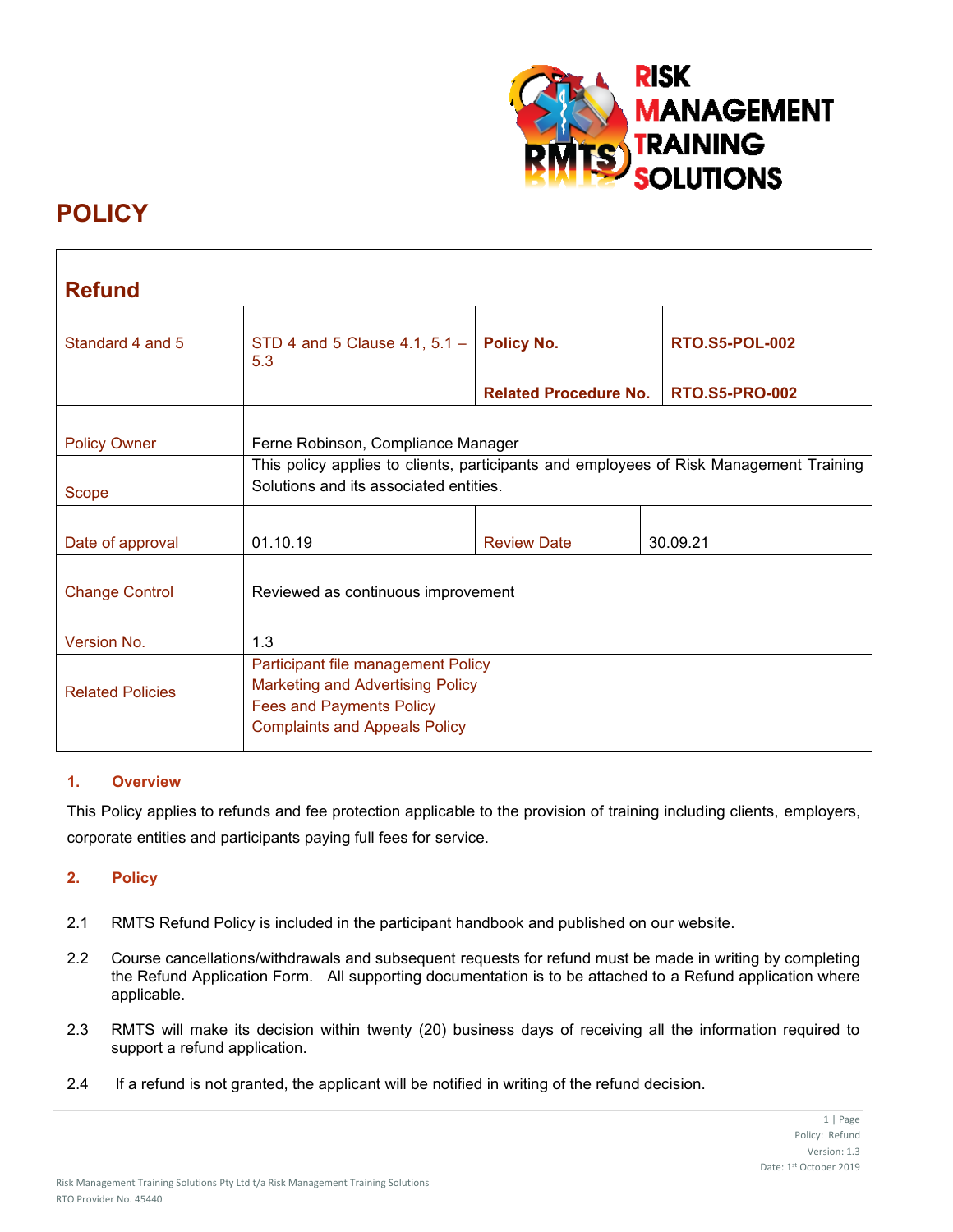

- 2.5 If a refund is granted, RMTS will pay the approved refund amount within ten (10) business days of making its decision.
- 2.6 Refunds will be made in the same method, onto the same account details, as per the original payment.
- 2.7 A non-refundable administrative handling fee of \$75.00 is payable on all courses over the amount of \$750.00 delivered by RMTS.
- 2.8 In the unlikely situation where RMTS is required to cancel a course due to insufficient numbers or for other unforeseen circumstances, participants will receive a full refund of the total amount of course fees paid or alternatively an offer to enrol in an equivalent or substitute course.
- 2.9 Clients, employers and participants eligibility for a refund will be assessed as follows:
	- A full refund will apply where RMTS cancels the course prior to commencement
	- A refund of unused course fees will apply where RMTS cancels the course after commencement. The amount of unused course fees will be calculated based on training and assessment already provided up to the day the course stops
	- A full refund will apply where RMTS cancels the course prior to commencement.
	- A full refund of the course fees paid will apply where the participant withdraws in writing 14 days or more prior to the course commencing less administration fee (if applicable)
	- 75% refund of the full amount of course fees paid where the participant withdraws in writing less than 14 days but more than 7 days prior to the course commencing less administration fee (if applicable)
	- 50% refund of the full amount of course fees paid where the participant withdraws in writing less than 7 days but more than 3 days prior to the course commencing less administration fee (if applicable)
	- No refund where the participant withdraws less than 3 days prior to the course start date or after commencement of the course unless special circumstances apply. Evidence must be submitted e.g. Medical Certificate
	- No refund where the participant is excluded for misbehavior
- 2.10 All requests for a refund and supporting evidence will be reviewed and the final approval will remain at the discretion of RMTS senior management.
- 2.11 All clients and participants have the right to appeal a refund decision made by RMTS by accessing the Complaints and Appeals Policy and Procedures. Individuals wishing to submit an appeal of a refund decision should refer to the Complaints and Appeals Policy and Procedure.
- 2.12 This policy and the availability of the complaints and appeals processes does not remove an individual's right to take action under Australia's Consumer Protection Laws.
- 2.13 RMTS dispute resolution processes do not remove an individual's right to pursue other legal remedies where they feel necessary.